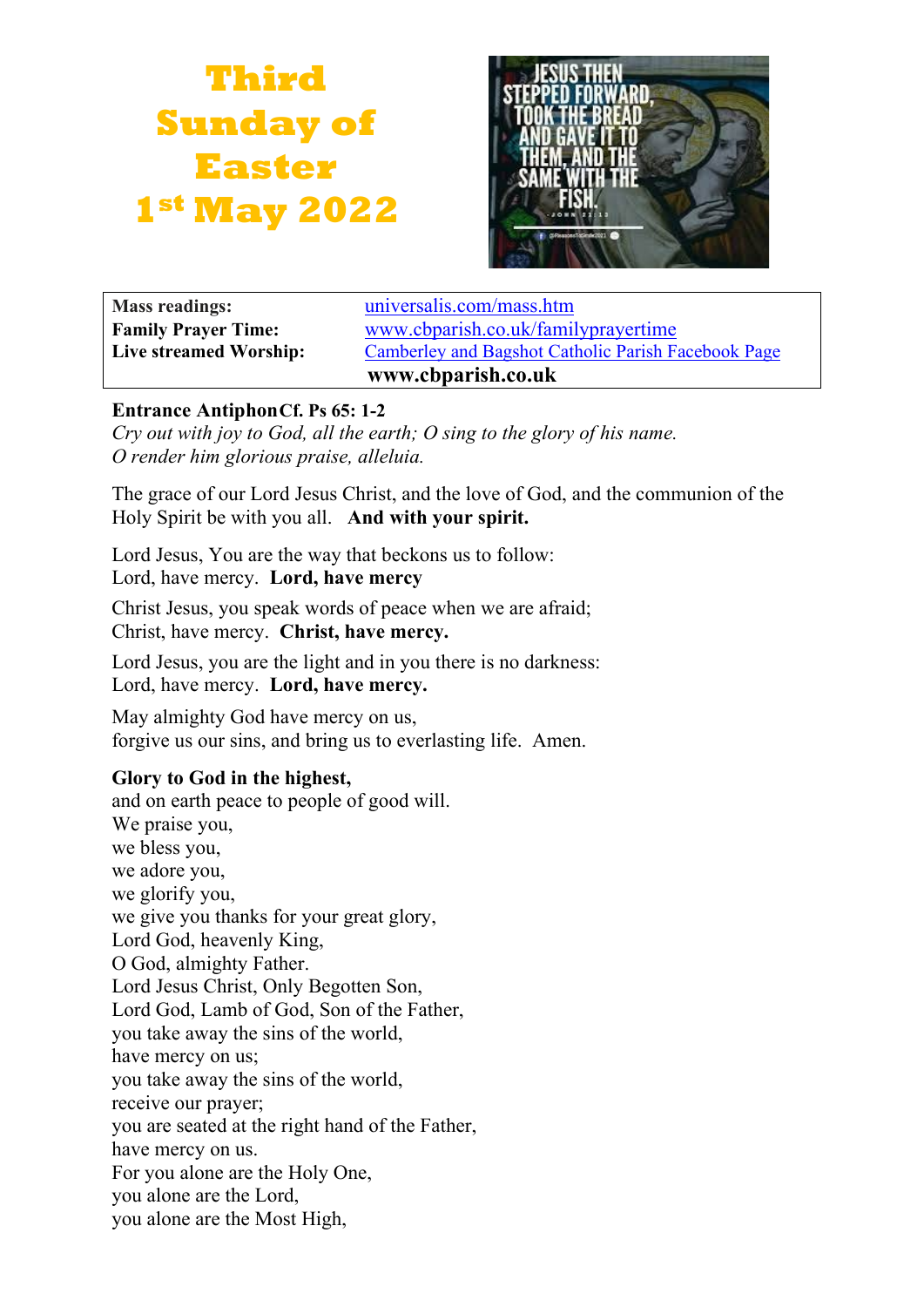Jesus Christ, with the Holy Spirit, in the glory of God the Father. Amen.

# **Collect**

May your people exult for ever, O God, in renewed youthfulness of spirit, so that, rejoicing now in the restored glory of our adoption, we may look forward in confident hope to the rejoicing of the day of resurrection. Through our Lord Jesus Christ, your Son, who lives and reigns with you in the unity of the Holy Spirit, God, for ever and ever.

# **First reading** Acts 5:27-32,40-41

The high priest demanded an explanation of the Apostles. 'We gave you a formal warning' he said 'not to preach in this name, and what have you done? You have filled Jerusalem with your teaching, and seem determined to fix the guilt of this man's death on us.' In reply Peter and the apostles said, 'Obedience to God comes before obedience to men; it was the God of our ancestors who raised up Jesus, but it was you who had him executed by hanging on a tree. By his own right hand God has now raised him up to be leader and saviour, to give repentance and forgiveness of sins through him to Israel. We are witnesses to all this, we and the Holy Spirit whom God has given to those who obey him.' They warned the apostles not to speak in the name of Jesus and released them. And so they left the presence of the Sanhedrin glad to have had the honour of suffering humiliation for the sake of the name.

# **Responsorial Psalm** 29(30):2,4-6,11-13

## *I will praise you, Lord, you have rescued me.*

| I will praise you, Lord, you have rescued me<br>and have not let my enemies rejoice over me.<br>O Lord, you have raised my soul from the dead,<br>restored me to life from those who sink into the grave. |
|-----------------------------------------------------------------------------------------------------------------------------------------------------------------------------------------------------------|
| Sing psalms to the Lord, you who love him,<br>give thanks to his holy name.<br>His anger lasts a moment; his favour all through life.<br>At night there are tears, but joy comes with dawn.               |
| The Lord listened and had pity.<br>The Lord came to my help.                                                                                                                                              |

For me you have changed my mourning into dancing: O Lord my God, I will thank you for ever.

## **Second reading** Apocalypse 5:11-14

In my vision, I, John, heard the sound of an immense number of angels gathered round the throne and the animals and the elders; there were ten thousand times ten thousand of them and thousands upon thousands, shouting, 'The Lamb that was sacrificed is worthy to be given power, riches, wisdom, strength, honour, glory and blessing.' Then I heard all the living things in creation – everything that lives in the air, and on the ground, and under the ground, and in the sea, crying, 'To the One who is sitting on the throne and to the Lamb, be all praise, honour, glory and power, for ever and ever.' And the four animals said, 'Amen'; and the elders prostrated themselves to worship.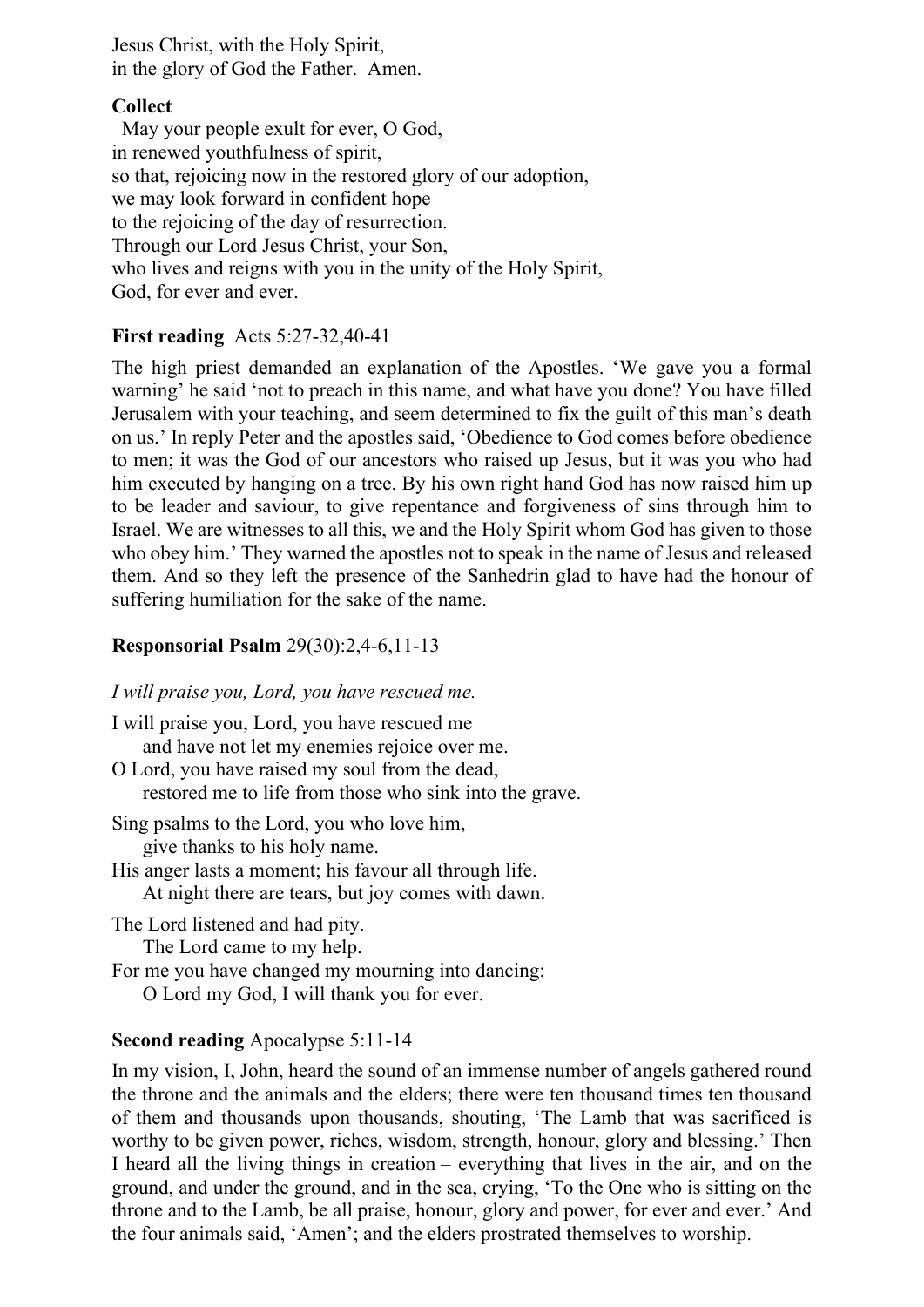#### *Alleluia, alleluia! Lord Jesus, explain the Scriptures to us. Make our hearts burn within us as you talk to us. Alleluia!*

#### **Gospel** John 21:1-19

Jesus showed himself again to the disciples. It was by the Sea of Tiberias, and it happened like this: Simon Peter, Thomas called the Twin, Nathanael from Cana in Galilee, the sons of Zebedee and two more of his disciples were together. Simon Peter said, 'I'm going fishing.' They replied, 'We'll come with you.' They went out and got into the boat but caught nothing that night.

It was light by now and there stood Jesus on the shore, though the disciples did not realise that it was Jesus. Jesus called out, 'Have you caught anything, friends?' And when they answered, 'No', he said, 'Throw the net out to starboard and you'll find something.' So they dropped the net, and there were so many fish that they could not haul it in. The disciple Jesus loved said to Peter, 'It is the Lord.' At these words 'It is the Lord', Simon Peter, who had practically nothing on, wrapped his cloak round him and jumped into the water. The other disciples came on in the boat, towing the net and the fish; they were only about a hundred yards from land.

As soon as they came ashore they saw that there was some bread there, and a charcoal fire with fish cooking on it. Jesus said, 'Bring some of the fish you have just caught.' Simon Peter went aboard and dragged the net to the shore, full of big fish, one hundred and fifty-three of them; and in spite of there being so many the net was not broken. Jesus said to them, 'Come and have breakfast.' None of the disciples was bold enough to ask, 'Who are you?'; they knew quite well it was the Lord. Jesus then stepped forward, took the bread and gave it to them, and the same with the fish. This was the third time that Jesus showed himself to the disciples after rising from the dead.

After the meal Jesus said to Simon Peter, 'Simon son of John, do you love me more than these others do?' He answered, 'Yes Lord, you know I love you.' Jesus said to him, 'Feed my lambs.' A second time he said to him, 'Simon son of John, do you love me?' He replied, 'Yes, Lord, you know I love you.' Jesus said to him, 'Look after my sheep.' Then he said to him a third time, 'Simon son of John, do you love me?' Peter was upset that he asked him the third time, 'Do you love me?' and said, 'Lord, you know everything; you know I love you.' Jesus said to him, 'Feed my sheep.

'I tell you most solemnly, when you were young you put on your own belt and walked where you liked; but when you grow old you will stretch out your hands, and somebody else will put a belt round you and take you where you would rather not go.'

In these words he indicated the kind of death by which Peter would give glory to God. After this he said, 'Follow me.'

Fr Paul's **homily** can be listened to **[via the Parish website](https://www.cbparish.co.uk/homilies)** 

## **The Apostle's Creed**

I believe in God, the Father Almighty, Creator of heaven and earth, and in Jesus Christ, His only Son, our Lord,